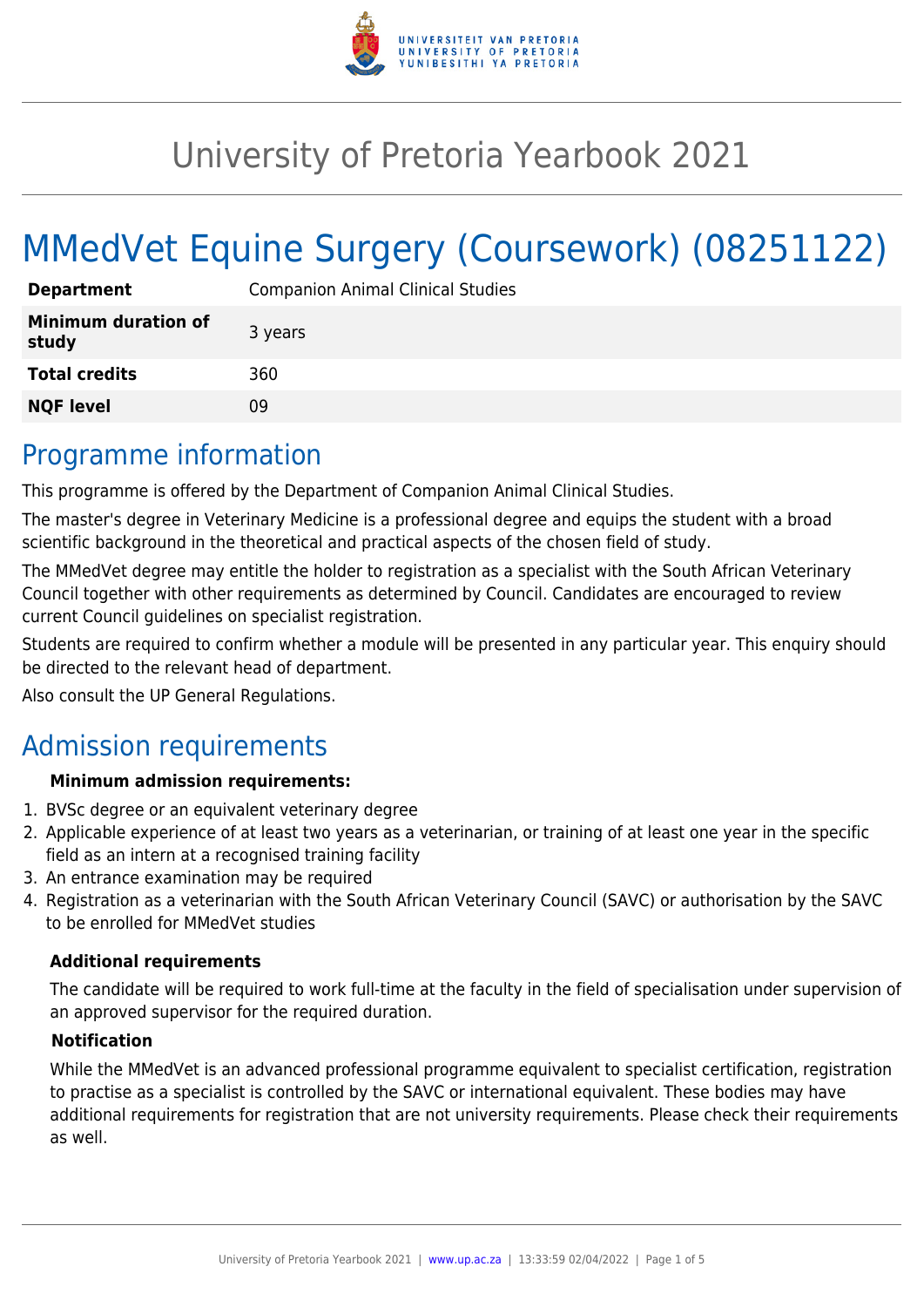

# Examinations and pass requirements

Also consult the applicable General Regulations.

### **Conferment of the degree**

The MMedVet is conferred by virtue of completion of a minimum of 90 weeks of clinical training, examination in the specialist module, and a mini-dissertation

### **Examinations**

The examination(s) in the specialist field of study may only be taken on completion of the minimum clinical training.

The nature and duration of the specialist module's examination(s), which will test fully the theoretical knowledge as well as the practical skills of the student, is determined by the head of department in which the chosen field of study is offered.

A minimum examination mark of 50% is required in each of the theoretical and practical and oral sections of the specialist module.

Students who intend applying for membership of a specialist college abroad later on, should bear in mind that many of these colleges require a minimum examination mark and a final mark of at least 60% for admission.

# Research information

### **Mini-dissertation**

(Also consult the General Regulations)

A student must submit a mini-dissertation, which deals with the particular field of specialization.

A mini-dissertation is based on a research project or related research projects (which need not be original), planned and written down by the student within the theme of the chosen specialization. (Assistance with statistical processing, applied specialised procedures, etc. is allowed, but must be acknowledged.) The student may use appropriate research done previously, to add to the writing of the mini-dissertation. Earlier, related publications by the student may be bound with the mini-dissertation, but may not substitute the complete text of the mini-dissertation. Publications that are submitted, must be rounded off by means of an extensive introduction, materials, and information concerning methods and a discussion of the results. The minidissertation will be evaluated by two examiners, who may not necessarily attend the final examination. The average of the separate marks awarded by the two examiners, constitutes the final mark for the minidissertation. The minimum pass mark is 50%. A student who has failed may be permitted by the Dean, on the recommendation of the relevant head of department, to submit an amended mini-dissertation for final adjudication.

# Pass with distinction

In order to obtain the degree with distinction, a minimum final mark of 75% is required for the field of specialisation and the mini-dissertation.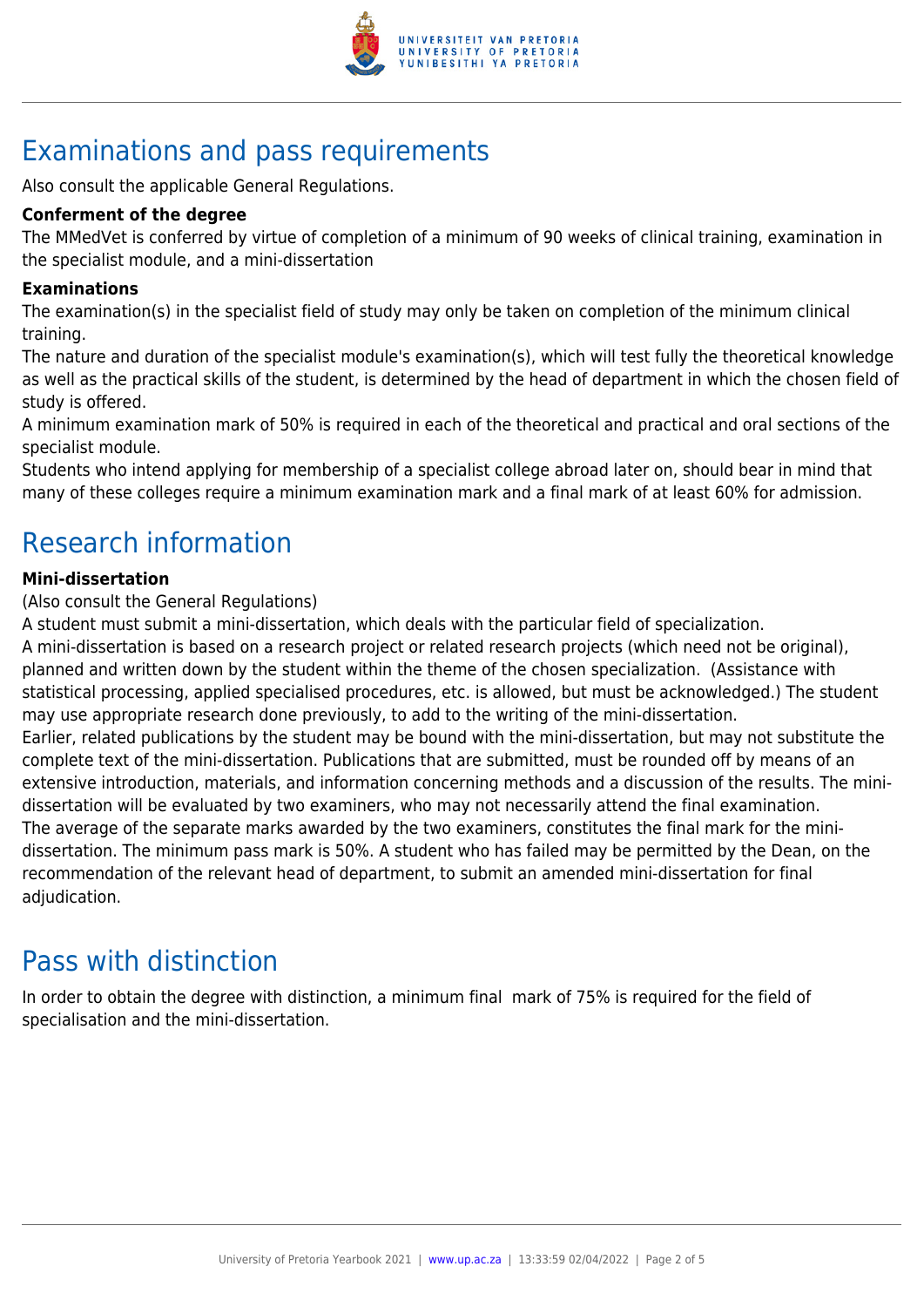

# Curriculum: Year 1

**Minimum credits: 360**

# **Core modules**

### **Surgery 804 (CHV 804)**

| <b>Module credits</b>         | 270.00                                   |
|-------------------------------|------------------------------------------|
| <b>NQF Level</b>              | 09                                       |
| <b>Prerequisites</b>          | No prerequisites.                        |
| <b>Language of tuition</b>    | Module is presented in English           |
| <b>Department</b>             | <b>Companion Animal Clinical Studies</b> |
| <b>Period of presentation</b> | Year                                     |
| <b>Module content</b>         |                                          |

Advanced theoretical, practical and experiential module in equine surgery.

### **Mini-dissertation: Equine surgery 890 (CHV 890)**

| <b>Module credits</b>         | 90.00                                    |
|-------------------------------|------------------------------------------|
| <b>NQF Level</b>              | 09                                       |
| <b>Prerequisites</b>          | <b>VRM 813</b>                           |
| Language of tuition           | Module is presented in English           |
| <b>Department</b>             | <b>Companion Animal Clinical Studies</b> |
| <b>Period of presentation</b> | Year                                     |

## **Research methodology 813 (VRM 813)**

| <b>Module credits</b>         | 0.00                                |
|-------------------------------|-------------------------------------|
| <b>NQF Level</b>              | 09                                  |
| Language of tuition           | Module is presented in English      |
| <b>Department</b>             | <b>Veterinary Tropical Diseases</b> |
| <b>Period of presentation</b> | Semester 1 and Semester 2           |

#### **Module content**

A web-based introductory module in research methodology that includes planning and undertaking a research project or clinical trial, collecting and analysing data, scientific writing, and enabling preparation and presenting of a research protocol.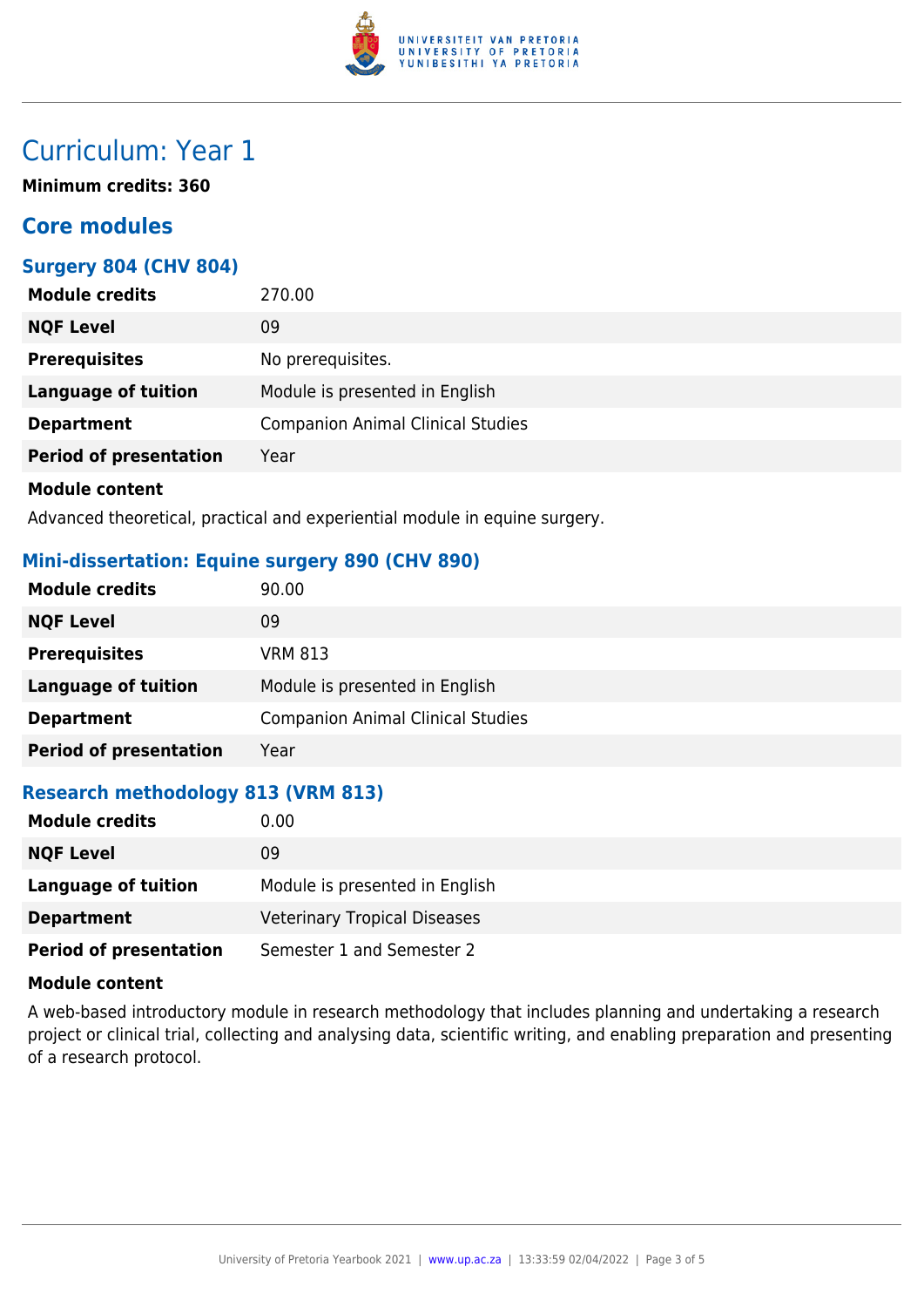

# Curriculum: Year 2

**Minimum credits: 360**

# **Core modules**

## **Surgery 804 (CHV 804)**

| <b>Module credits</b>         | 270.00                                   |
|-------------------------------|------------------------------------------|
| <b>NQF Level</b>              | 09                                       |
| <b>Prerequisites</b>          | No prerequisites.                        |
| <b>Language of tuition</b>    | Module is presented in English           |
| <b>Department</b>             | <b>Companion Animal Clinical Studies</b> |
| <b>Period of presentation</b> | Year                                     |
| <b>Module content</b>         |                                          |

Advanced theoretical, practical and experiential module in equine surgery.

## **Mini-dissertation: Equine surgery 890 (CHV 890)**

| <b>Module credits</b>         | 90.00                                    |
|-------------------------------|------------------------------------------|
| <b>NQF Level</b>              | 09                                       |
| <b>Prerequisites</b>          | <b>VRM 813</b>                           |
| <b>Language of tuition</b>    | Module is presented in English           |
| <b>Department</b>             | <b>Companion Animal Clinical Studies</b> |
| <b>Period of presentation</b> | Year                                     |